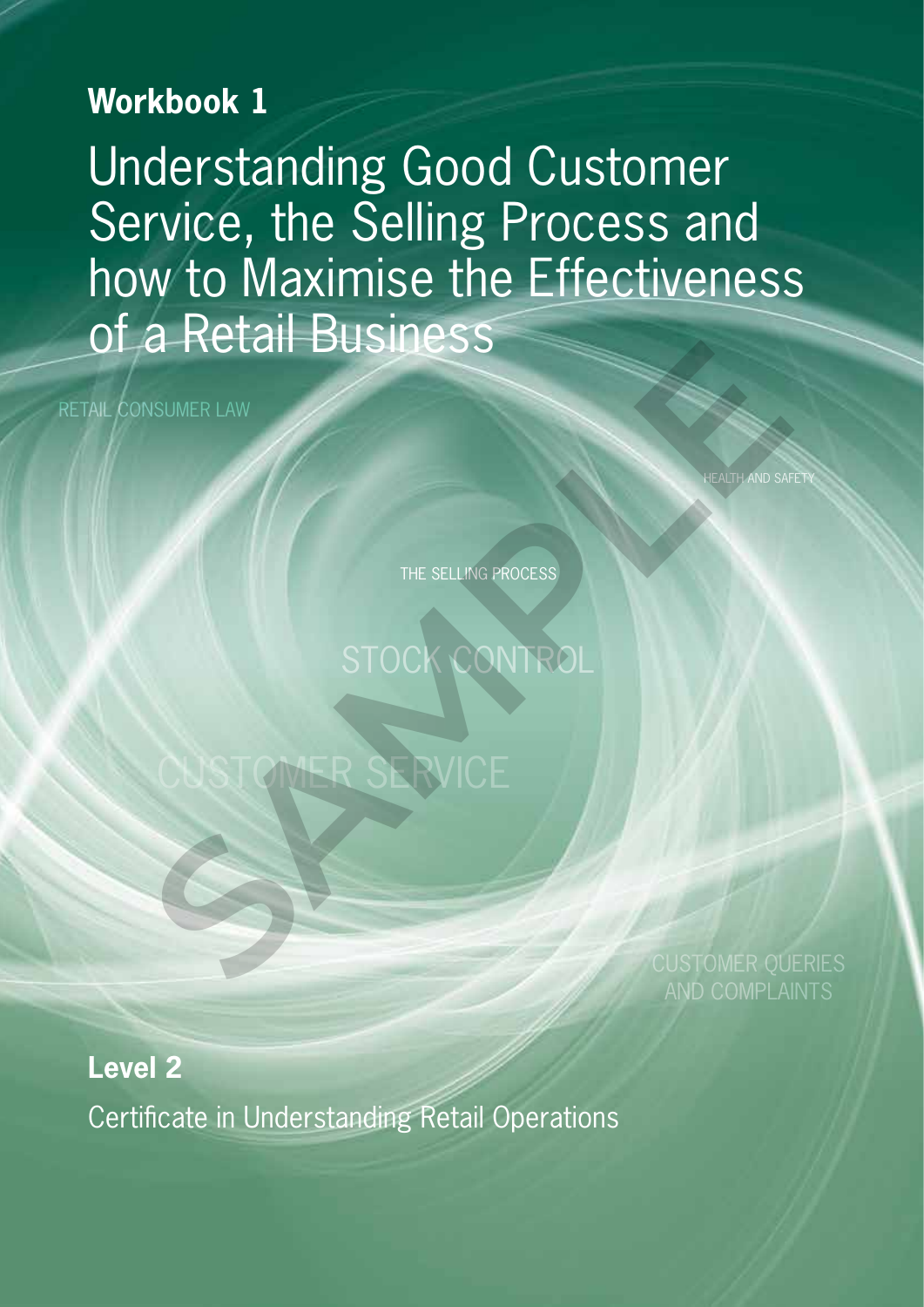This section will provide you with the knowledge and understanding of retail customer service. It focuses on standards of customer service and covers how customer complaints and problems are resolved in retail businesses.

### Retail Operations fact:

- The retail sector is the UK's largest private sector employer with 2.77million employees and a £325bn turnover (2010).
- Nearly 1 million are employed by the big four supermarkets.
- By 2017 it is expected that the UK will have 3.3million retail employees.

# The effect of customer service on retail business

Please read the following as it will help you to answer questions 1 and 2.

# What is customer service?

According to Turban et al. (2002), 'Customer service is a series of activities designed to enhance the level of customer satisfaction – that is, the feeling that a product or service has met the customer's expectation.'

Simply put, it is everything you do for your customer before, during and after a sale to ensure that you meet or exceed their expectations.

These expectations can be created by the organisation's advertising, from other customers, newspaper/magazine articles or based on how they have been treated on prior visits to your store. phoyees and a zazobri dimover (2010).<br>
Sarly 1million are employed by the big four supermarkets.<br>
2017 it is expected that the UK will have 3.3million retail employees.<br> **SERVE COMPTER COMPT SERVICE ON THE DUSTERS**<br>
Final

# Features of excellent customer service

The key features of excellent customer service include:

- staff who are friendly, smile, greet their customers and are well presented which gives a good impression, ensuring the customers feel valued and welcome in the store
- sales associates who are respectful, polite and courteous, using appropriate language and behaviour to make sure the customer feels comfortable and help build rapport
- the company providing personal service at all times during the sale, at the close of the sale and after the transaction has been concluded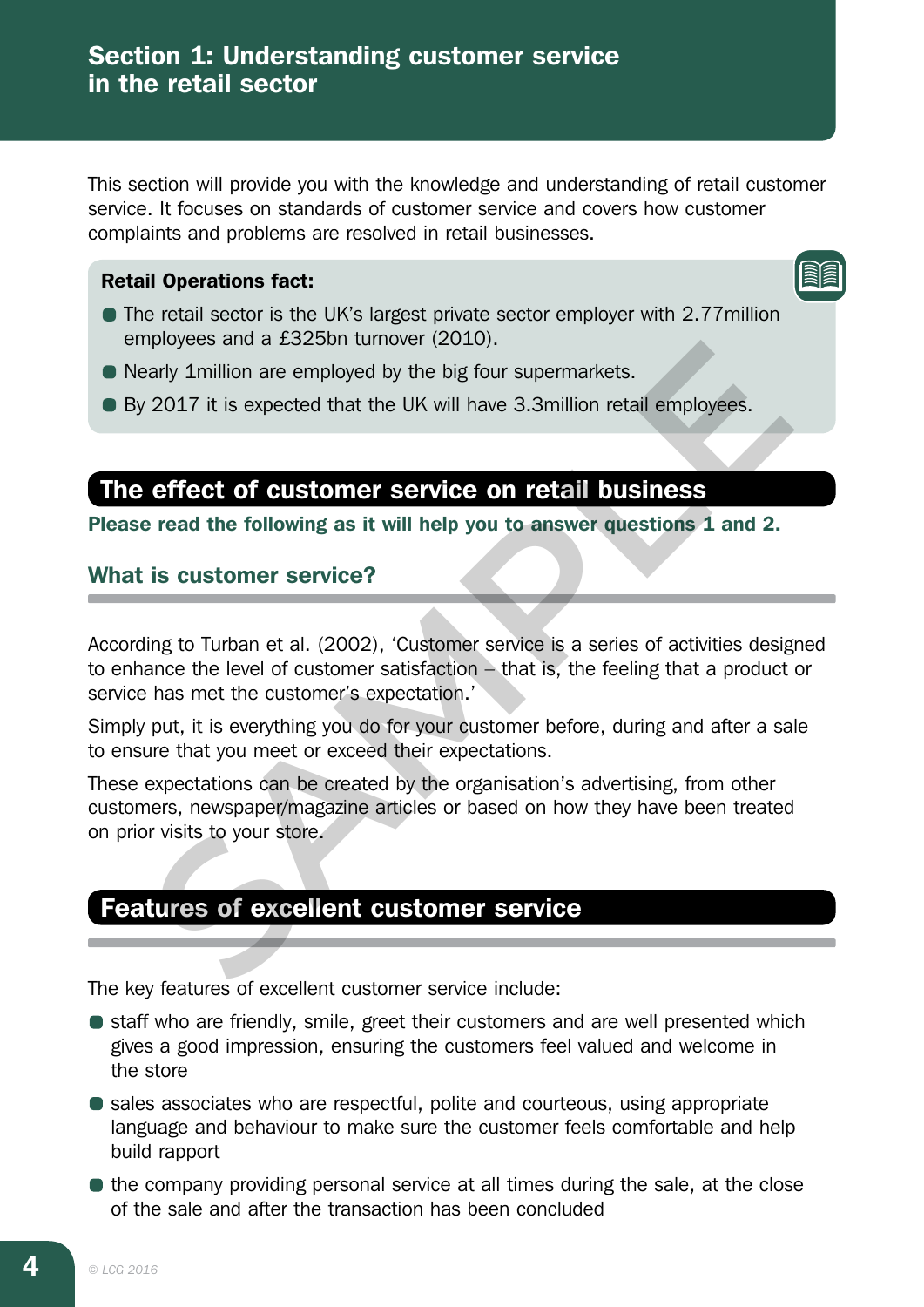$\bullet$  the company providing consistent service in the way it deals with customers and can be relied upon to keep its service promises

Excellent customer service, whether face-to-face, by telephone or on the Internet, helps to increase revenue, build a solid customer base, build confidence in the product and bring in new customers.

This can lead to loyal repeat customers who continue buying from your organisation which directly affects sales and profits. When this happens the organisation can become more stable and perpetuate the cycle of success.

| which directly affects sales and profits. When this happens the organisation can<br>become more stable and perpetuate the cycle of success.<br><b>Knowledge Activity 1:</b> Think about a specific time when you have received<br>good or excellent customer service. Think about what you expected from the<br>organisation before you entered the store and why you had these expectations. |                      |  |
|-----------------------------------------------------------------------------------------------------------------------------------------------------------------------------------------------------------------------------------------------------------------------------------------------------------------------------------------------------------------------------------------------|----------------------|--|
|                                                                                                                                                                                                                                                                                                                                                                                               |                      |  |
| <b>Staff attitudes/actions</b>                                                                                                                                                                                                                                                                                                                                                                | How it made you feel |  |
|                                                                                                                                                                                                                                                                                                                                                                                               |                      |  |
|                                                                                                                                                                                                                                                                                                                                                                                               |                      |  |
|                                                                                                                                                                                                                                                                                                                                                                                               |                      |  |
|                                                                                                                                                                                                                                                                                                                                                                                               |                      |  |
|                                                                                                                                                                                                                                                                                                                                                                                               |                      |  |
|                                                                                                                                                                                                                                                                                                                                                                                               |                      |  |
| Would you recommend the retailer to friends and family? Would you go back again?                                                                                                                                                                                                                                                                                                              |                      |  |
| To paraphrase Walt Disney $-$ 'Do what you do so well that the customer will want to<br>come back again and bring their friends!'                                                                                                                                                                                                                                                             |                      |  |
|                                                                                                                                                                                                                                                                                                                                                                                               |                      |  |
| <b>Features of unsatisfactory customer service</b>                                                                                                                                                                                                                                                                                                                                            |                      |  |
| Please read the following as it will help you to answer questions 3 and 4.                                                                                                                                                                                                                                                                                                                    |                      |  |

# Features of unsatisfactory customer service

### Please read the following as it will help you to answer questions 3 and 4.

Unsatisfactory customer service can have a damaging effect on a retail business, you are telling the customer that they aren't important and eventually those customers will take their money elsewhere.

Features of unsatisfactory customer service can include:

- rude, inattentive staff
- untidy displays
- **poor product knowledge**
- **Q** unanswered queries or complaints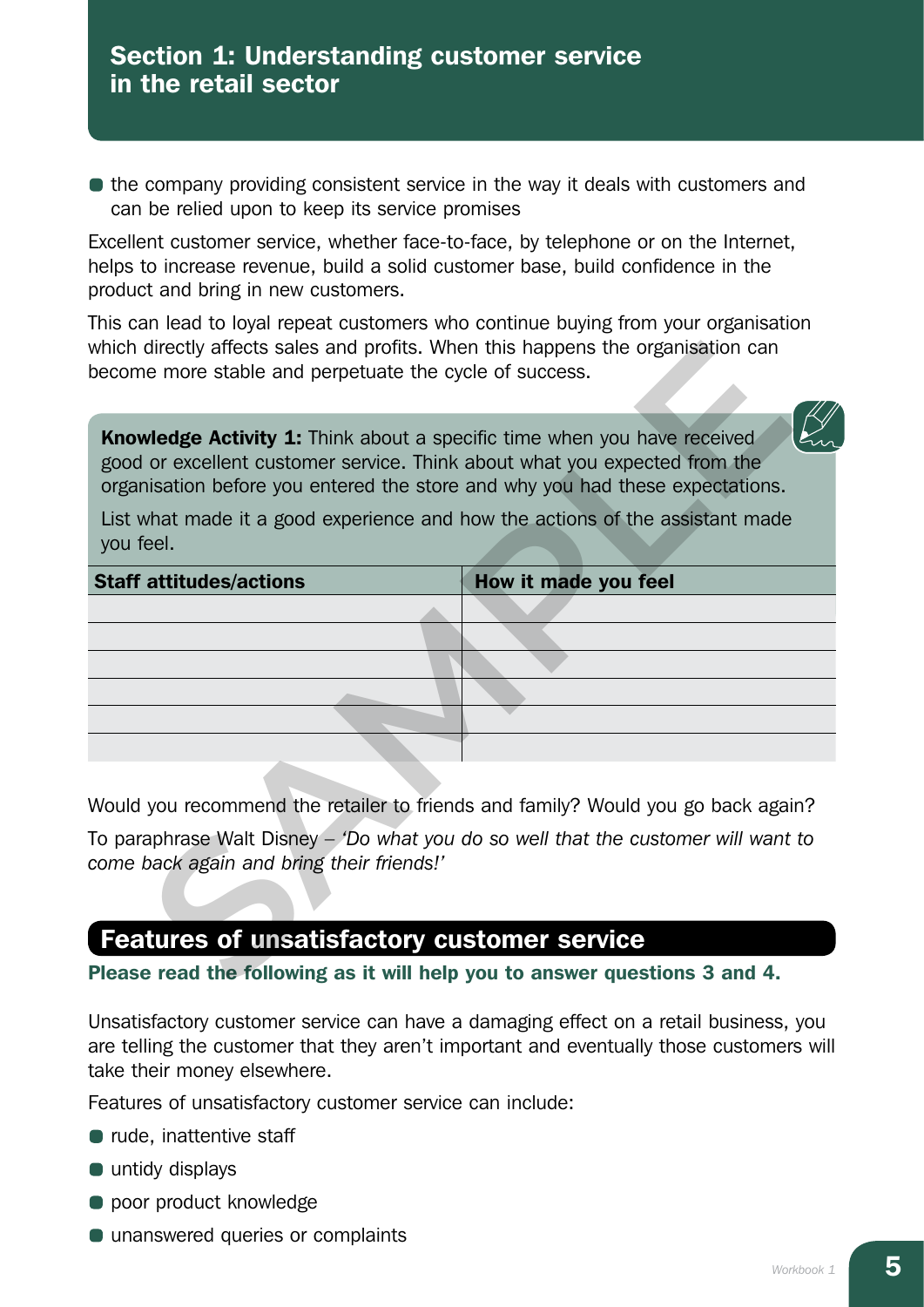If a company provides unsatisfactory customer service, it will have a lot of customers who are dissatisfied and there are many companies that have gone out of business because of bad customer service. The organisation can easily lose its market share as competitors take over your customers. Remember, an unhappy customer will quickly spread the word about the poor service that they received from your company. This can lead to a bad reputation and few, if any, customers are prepared to spend their money in an organisation that doesn't care about them.

| Bad customer service can also lead to decreased company profits. When profits<br>tumble, stock value decreases and adversely affects shareholders.                                           |                                                                                    |
|----------------------------------------------------------------------------------------------------------------------------------------------------------------------------------------------|------------------------------------------------------------------------------------|
| than keep existing ones.                                                                                                                                                                     | In economic terms it costs approximately five times more to bring in new customers |
|                                                                                                                                                                                              |                                                                                    |
| <b>Knowledge Activity 2:</b> Now think of a time when the service you received<br>was unsatisfactory. Again, remember what you expected of the organisation<br>before you visited the store. |                                                                                    |
|                                                                                                                                                                                              | List the things that made it a bad experience for you and how it made you feel.    |
| <b>Staff attitudes/actions</b>                                                                                                                                                               | How it made you feel                                                               |
|                                                                                                                                                                                              |                                                                                    |
|                                                                                                                                                                                              |                                                                                    |
|                                                                                                                                                                                              |                                                                                    |
|                                                                                                                                                                                              |                                                                                    |
|                                                                                                                                                                                              |                                                                                    |
|                                                                                                                                                                                              |                                                                                    |
| since your bad experience?                                                                                                                                                                   | Would you recommend the organisation to your friends? Have you used this company   |
|                                                                                                                                                                                              |                                                                                    |

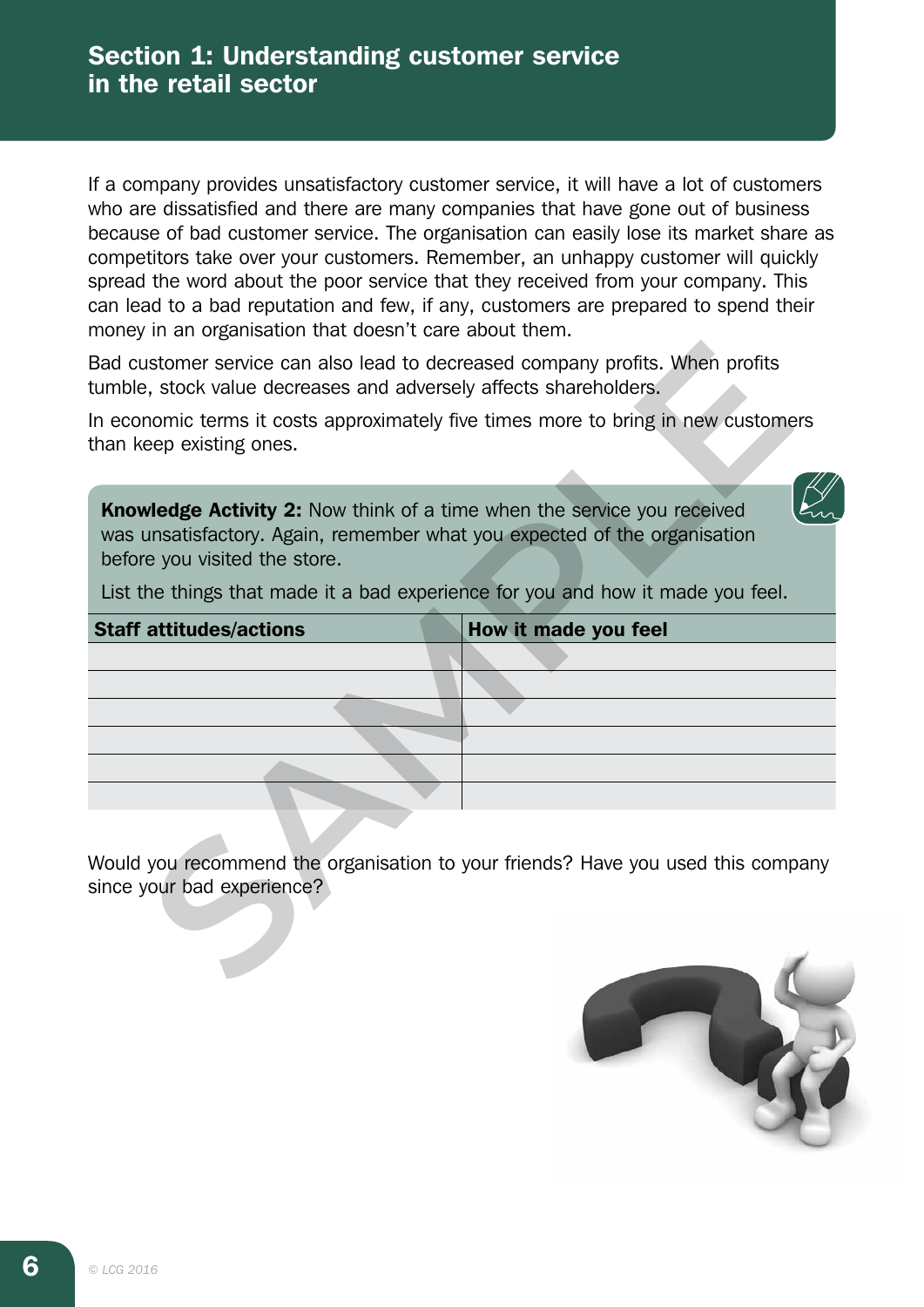#### Remember...

A customer is the most important visitor on your premises. They are not dependent on the company – the company is dependent on them.

Retail companies need to invest in customer service to ensure their associates are trained in how to approach customers, deal with difficult situations, and have good product knowledge as well as knowing about customer service policies and procedures. It is much more expensive to bring in new customers than to keep the ones you already have.

A customer service experience can change the entire perception a customer has of the organisation. Good customer service can elevate a business above others but poor customer service can be the downfall of a retail business.

In a Which? survey of 2000 British consumers, 61% said they avoided a company because of its bad customer service reputation.

# Customer loyalty

Please read the following as it will help you to answer question 5.

### How can retailers maintain and increase customer loyalty?

Many retailers have loyalty programs for their customs as a reward for shopping with the organisation.

A lot of different retail organisations produce their own loyalty cards with which a customer can build up points from purchases to get money off other items in-store.

Large supermarkets also operate a 'price matching' scheme where they give vouchers for the monetary difference if their prices are more expensive than specific competitors. They also link grocery or household purchases to other products such as money off at their petrol station (e.g. Tesco). ined in how to approach customers, deal with difficult situations, and have<br>product knowledge as well as knowing about customer service policies and<br>tures. It is much more expensive to bring in new customers than to keep t

This is done to make their products more appealing to their customers and is a promise to new customers who sign up for the loyalty card.

Retailers can send out emails to reward card holders to keep them informed of special offers and events for VIP customers only.

By offering customer rewards, retail organisations are telling their customers "We care about you and value your custom".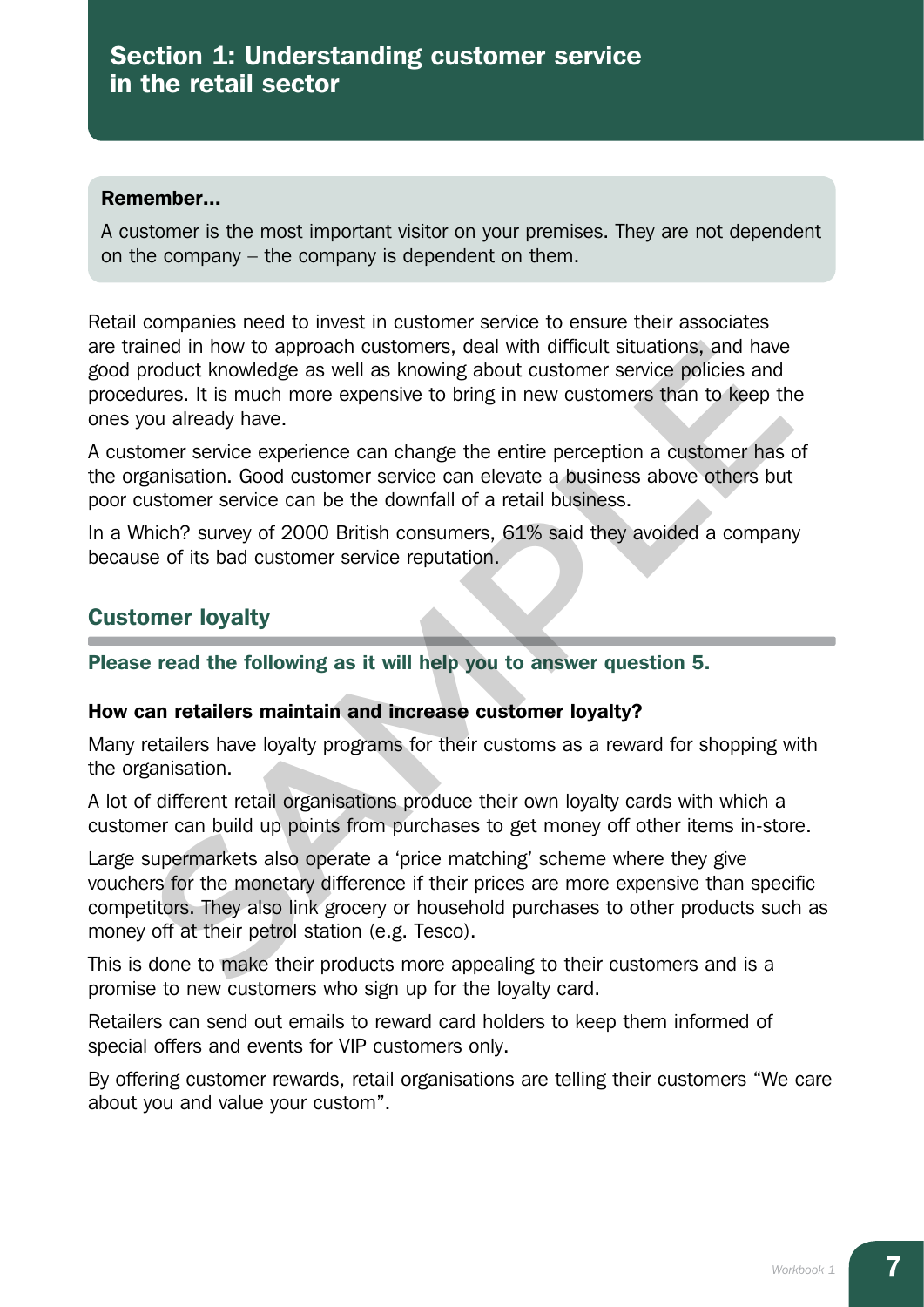# Identifying customer needs and preferences

Please read the following as it will help you to answer questions 6 and 7.

# Approaching the customer

To understand what your customer needs or expectations are, you and your colleagues have to know how and when to approach customers, what questions you need to ask and how to gather feedback from the customer to ensure you are giving outstanding customer service.

Retail is all about selling, and sales associates on the shop floor can influence buying decisions, but no one likes a pushy salesperson, so approach your customer with care and consideration.

There are several ways you can do this:

# 1. The Friendly Approach

When they enter the store, greet them with a smile, make eye contact and, if you aren't busy with another customer, say 'Good morning/afternoon/evening' (whichever is appropriate). In doing this you have acknowledged your customer and let them know you are aware they are there. Interstand what your customer needs or expectations are, you and your colleage<br>
Show how and when to approach customers, what questions you need to a<br>
bike to gather feedback from the customer to ensure you are giving outs

# 2. The Merchandising Approach

Use this approach when you see a customer looking at a specific product display.

"Hello. You're looking at one of our best lawnmowers. It's light, easy to use, and very powerful."

# 3. The Service Approach

"How may I help you?"

Using open questions (Who? What? When? Why? Where? How?) means the customer has to answer with more than a yes or no, even if they say "I'm only browsing." You have let them know you are available and willing to help when needed. Closed questions can help when a customer is deciding between two products: "Do you prefer the red blouse?"

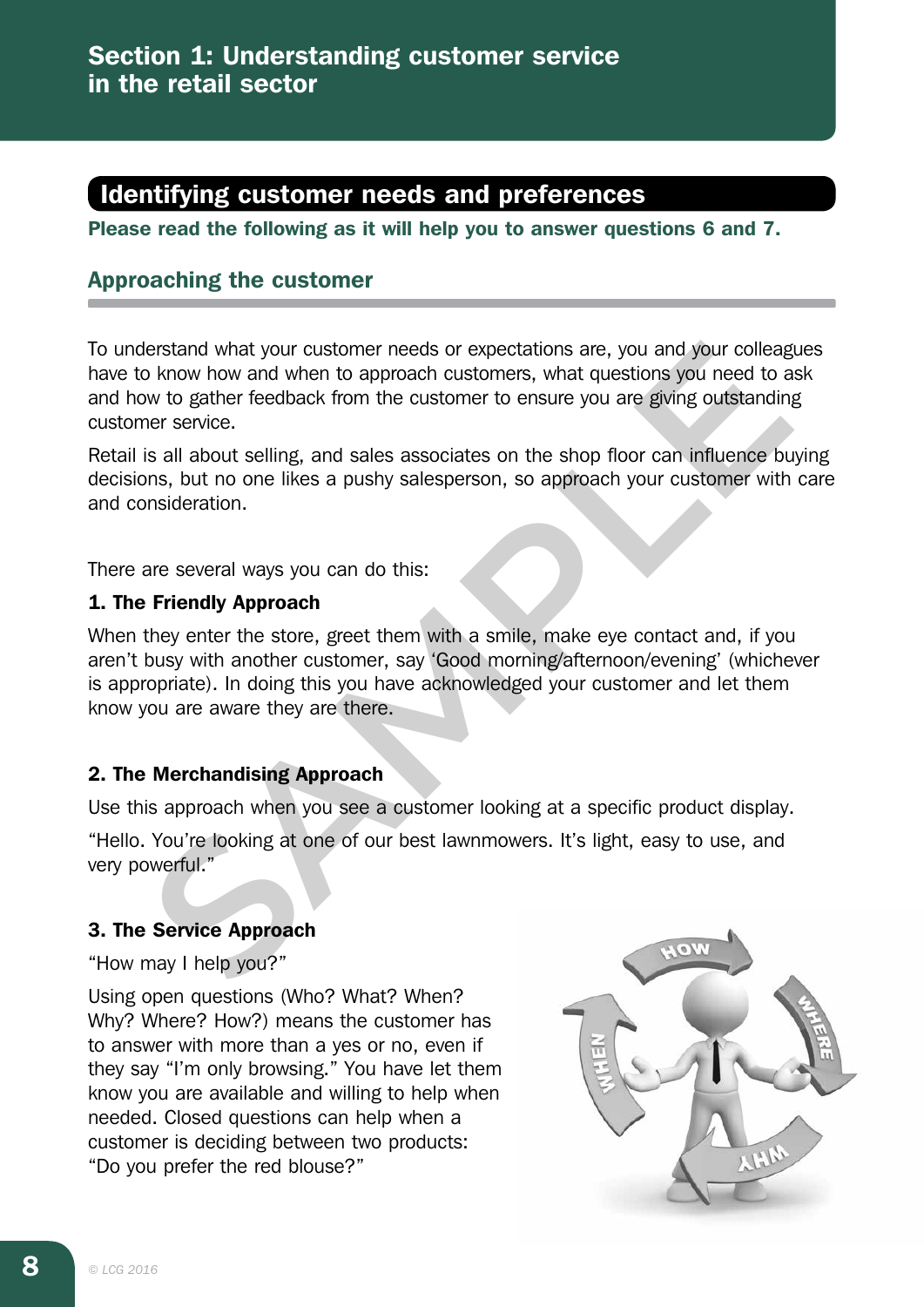## 4. The Informal Approach

Use a personal greeting when dealing with someone you already know.

"Hello, Mr. Clark. What can I get for you today?"

You also need to listen and accept what the customer is saying. If they tell you they are 'just browsing', don't push or they are likely to walk away without buying.

### Remember...

Before you can question a customer you need to fully understand their needs by listening effectively. **Exampler...**<br>The you can question a customer you need to fully understand their needs by<br>theristics of active listeners include:<br>The speaker finish his or her own sentences<br>the other person finish speaking before respondi

Characteristics of active listeners include:

- spends more time listening than talking
- $\bullet$  lets the speaker finish his or her own sentences
- lets the other person finish speaking before responding
- allows the other person to speak and does not dominate the conversation
- **a** aware of own biases
- asks open-ended questions to clarify you have understood the customers' needs and preferences
- **•** focuses on what is being said and not what your response will be to the speaker

Active listening happens when the listener hears the various messages being sent, understands their meaning, and then verifies the meaning by offering feedback.

A good way to remember how to actively listen to customers is think about EARS:

- $E$  encourage
- $A ask$
- $R$  reflect
- S summarise

This will ensure you have fully understood what the customer has said.

When trying to find out what your customer needs you should always begin by using open questions. These questions will help you understand what the customer's general needs are and you will be able to move on to more probing questions to find out their specific needs.